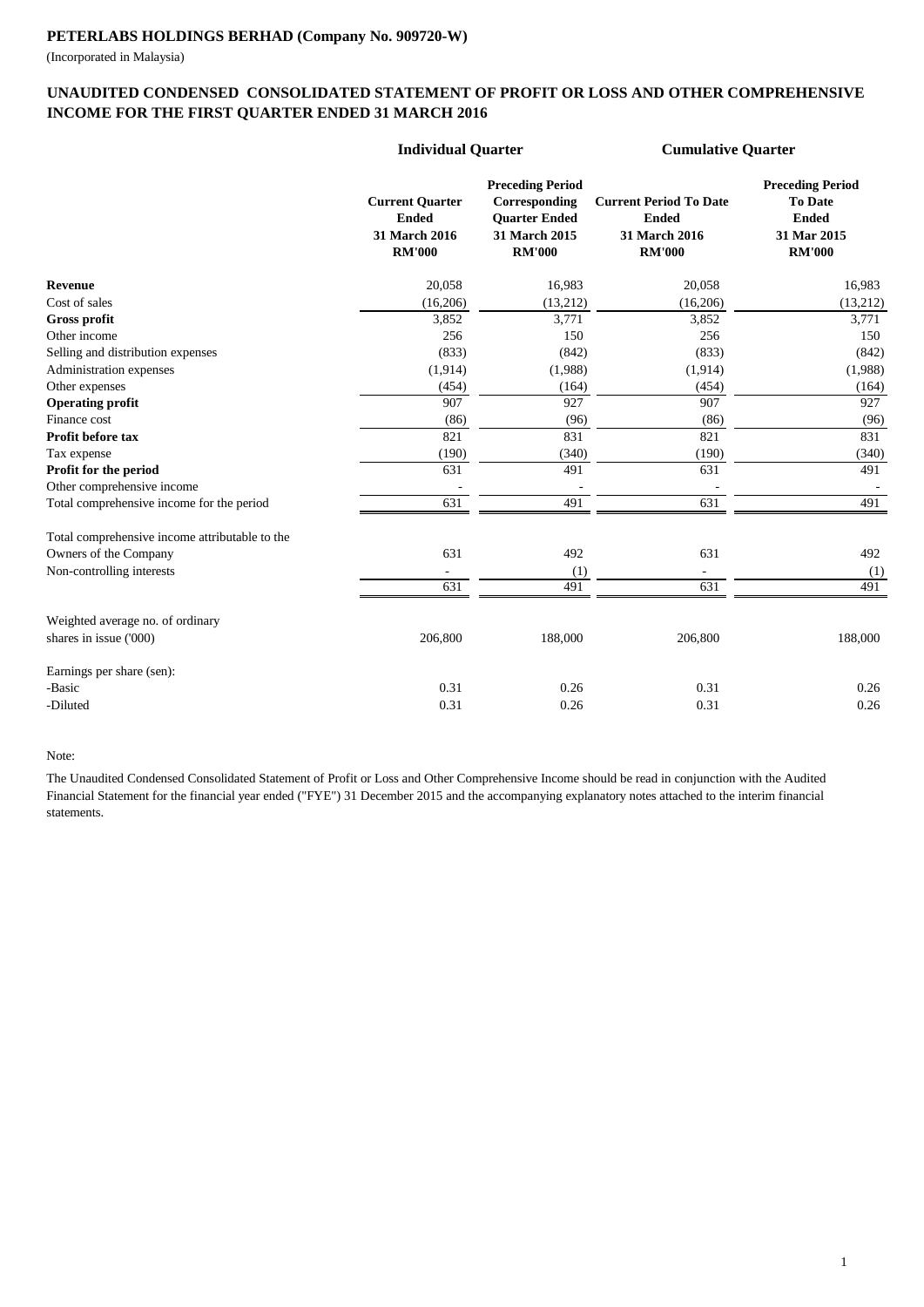(Incorporated in Malaysia)

# **AS AT 31 MARCH 2016 UNAUDITED CONDENSED CONSOLIDATED STATEMENT OF FINANCIAL POSITION**

|                                                                                   | <b>Unaudited</b><br>As at<br>31 Mar 2016 | <b>Audited</b><br>As at<br>31 December 2015 |
|-----------------------------------------------------------------------------------|------------------------------------------|---------------------------------------------|
|                                                                                   | <b>RM'000</b>                            | <b>RM'000</b>                               |
| <b>ASSETS</b>                                                                     |                                          |                                             |
| <b>Non-current assets</b>                                                         |                                          |                                             |
| Property, plant and equipment<br>Deferred tax assets                              | 12,154<br>95                             | 12,297<br>95                                |
|                                                                                   | 12,249                                   | 12,392                                      |
| <b>Current assets</b>                                                             |                                          |                                             |
| Inventories                                                                       | 9,602                                    | 10,820                                      |
| Trade receivables                                                                 | 21,937                                   | 21,972                                      |
| Other receivables                                                                 | 1,409                                    | 1,684                                       |
| Cash and bank balances                                                            | 5,151                                    | 3,634                                       |
|                                                                                   | 38,099                                   | 38,110                                      |
| <b>TOTAL ASSETS</b>                                                               | 50,348                                   | 50,502                                      |
| <b>EQUITY AND LIABILITIES</b><br>Equity attributable to owners of the Company     |                                          |                                             |
| Share capital                                                                     | 20,680                                   | 20,680                                      |
| Share premium                                                                     | 4,477                                    | 4,477                                       |
| Unappropriated profits                                                            | 13,017                                   | 13,834                                      |
|                                                                                   | 38,174                                   | 38,991                                      |
| Non-controlling interests<br><b>Total equity</b>                                  | 38,174                                   | 38,991                                      |
|                                                                                   |                                          |                                             |
| <b>Non-current liabilities</b>                                                    |                                          |                                             |
| Finance lease liabilities                                                         | 556                                      | 322                                         |
| Borrowings                                                                        | 2,046                                    | 2,046                                       |
| Deferred tax liabilities                                                          | 26                                       | 26                                          |
|                                                                                   | 2,628                                    | 2,394                                       |
| <b>Current liabilities</b>                                                        |                                          |                                             |
| Trade payables                                                                    | 2,656                                    | 3,051                                       |
| Other payables                                                                    | 3,013                                    | 2,551                                       |
| Finance lease liabilities                                                         | 363                                      | 136                                         |
| <b>Borrowings</b>                                                                 | 3,357                                    | 3,059                                       |
| Tax payables                                                                      | 157                                      | 320                                         |
|                                                                                   | 9,546                                    | 9,117                                       |
| <b>Total liabilities</b>                                                          | 12,174                                   | 11,511                                      |
| <b>TOTAL EQUITY AND LIABILITIES</b>                                               | 50,348                                   | 50,502                                      |
|                                                                                   |                                          |                                             |
| Net assets per share attributable to ordinary equity holders of the Company (sen) | 18.46                                    | 18.85                                       |

# Note:

The Unaudited Condensed Consolidated Statement of Financial Position should be read in conjunction with the Audited Financial Statements for the FYE 31 December 2015.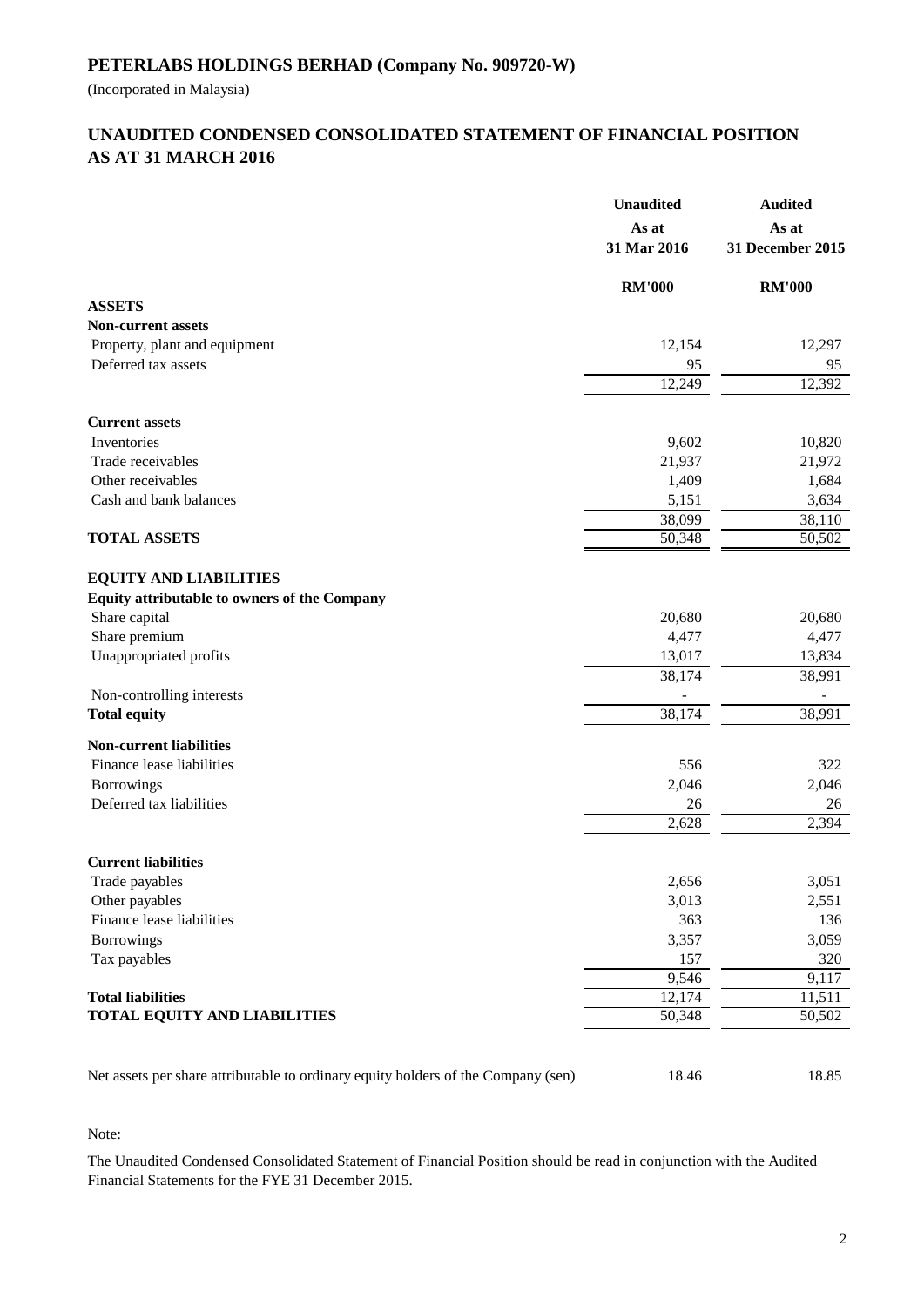(Incorporated in Malaysia)

# **FOR THE FIRST QUARTER ENDED 31 MARCH 2016 UNAUDITED CONDENSED CONSOLIDATED STATEMENT OF CHANGES IN EQUITY**

|                              |                                          | <b>Attributable to Equity Holders of the Company</b> |                                           |                               |                                               |                                         |  |
|------------------------------|------------------------------------------|------------------------------------------------------|-------------------------------------------|-------------------------------|-----------------------------------------------|-----------------------------------------|--|
|                              | Non-Distributable                        |                                                      | <b>Distributable</b>                      |                               |                                               |                                         |  |
|                              | <b>Share</b><br>Capital<br><b>RM'000</b> | <b>Share</b><br>Premium<br><b>RM'000</b>             | Unappropriated<br>Profit<br><b>RM'000</b> | <b>Total</b><br><b>RM'000</b> | Non-controlling<br>interests<br><b>RM'000</b> | <b>Total</b><br>equity<br><b>RM'000</b> |  |
| At 1 January 2016            | 20,680                                   | 4,477                                                | 13,834                                    | 38,991                        |                                               | 38,991                                  |  |
| Total comprehensive income   |                                          |                                                      |                                           |                               |                                               |                                         |  |
| for the financial period     |                                          |                                                      | 631                                       | 631                           |                                               | 631                                     |  |
| Dividend of 0.7% per share   |                                          |                                                      | (1, 448)                                  | (1, 448)                      |                                               | (1,448)                                 |  |
| At 31 March 2016 (Unaudited) | 20,680                                   | 4,477                                                | 13,017                                    | 38,174                        | $\overline{\phantom{a}}$                      | 38,174                                  |  |
| At 1 January 2015            | 18,800                                   | 2,691                                                | 11,434                                    | 32,925                        | (138)                                         | 32,787                                  |  |
| Total comprehensive income   |                                          |                                                      |                                           |                               |                                               |                                         |  |
| for the financial period     |                                          |                                                      | 491                                       | 491                           | (1)                                           | 490                                     |  |
| Dividend of 0.5% per share   |                                          |                                                      | (940)                                     | (940)                         |                                               | (940)                                   |  |
| At 31 March 2015 (unaudited) | 18,800                                   | 2,691                                                | 10,985                                    | 32,476                        | (139)                                         | 32,337                                  |  |

Note:

The Unaudited Condensed Consolidated Statement of Changes In Equity should be read in conjunction with the Audited Financial Statements for the FYE 31 December 2015.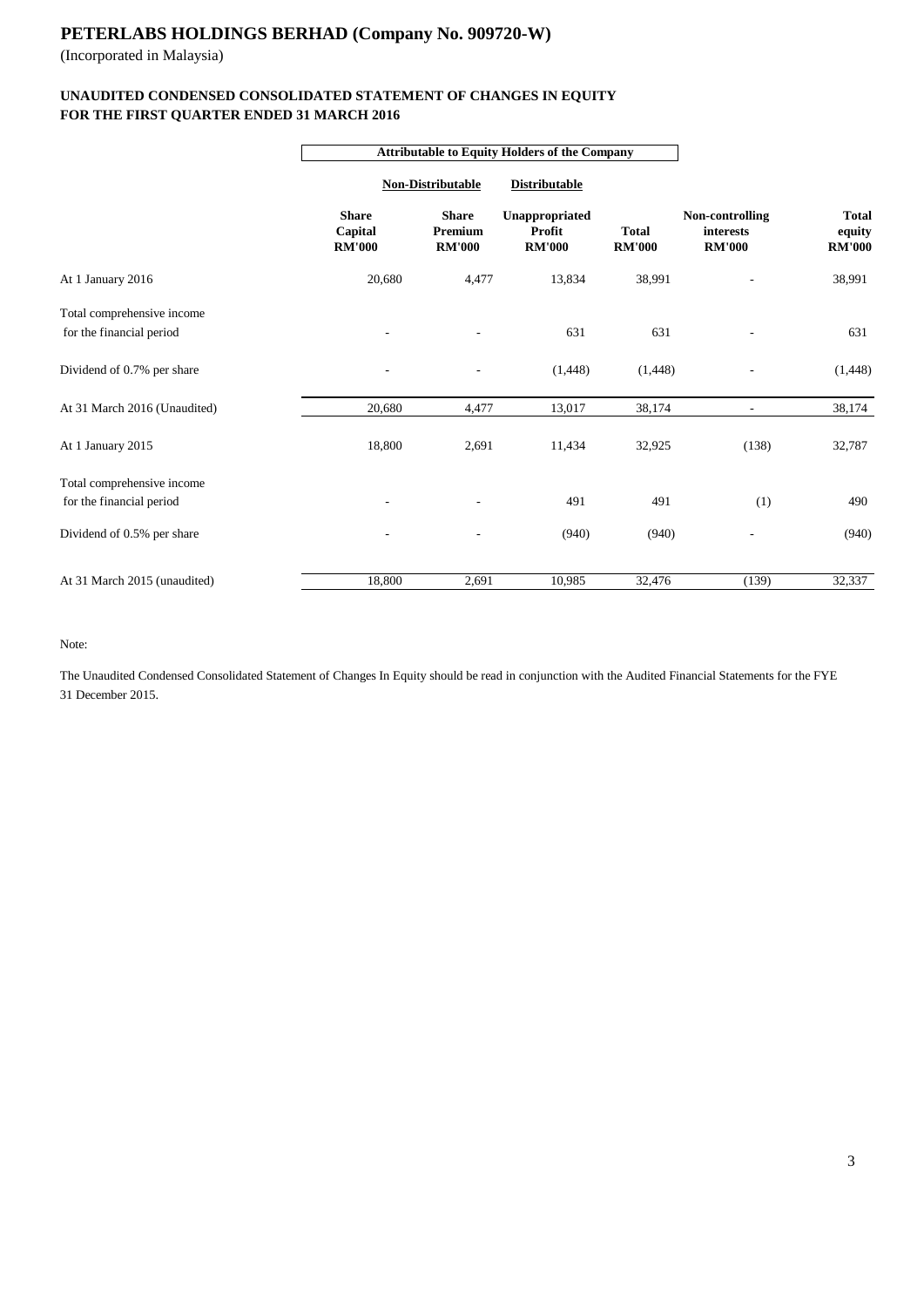(Incorporated in Malaysia)

# **UNAUDITED CONDENSED CONSOLIDATED STATEMENT OF CASH FLOWS FOR THE FIRST QUARTER ENDED 31 MARCH 2016**

|                                                                 | <b>Current Period</b><br><b>To Date Ended</b><br>31 Mar 2016<br>(Unaudited)<br><b>RM'000</b> | <b>Preceding Year</b><br>Corresponding<br><b>Period Ended</b><br>31 Mar 2015<br>(Unaudited)<br><b>RM'000</b> |
|-----------------------------------------------------------------|----------------------------------------------------------------------------------------------|--------------------------------------------------------------------------------------------------------------|
| <b>OPERATING ACTIVITIES</b>                                     |                                                                                              |                                                                                                              |
| Profit before tax                                               | 821                                                                                          | 831                                                                                                          |
| Adjustments for:-                                               |                                                                                              |                                                                                                              |
| - Non cash items                                                | 588                                                                                          | 396                                                                                                          |
| - Non-operating items                                           | 69                                                                                           | 79                                                                                                           |
| Operating profit before working capital changes                 | 1,478                                                                                        | 1,306                                                                                                        |
| Changes in working capital                                      |                                                                                              |                                                                                                              |
| Inventories                                                     | 1,148                                                                                        | (861)                                                                                                        |
| Receivables                                                     | 221                                                                                          | (13)                                                                                                         |
| Payables                                                        | 426                                                                                          | (979)                                                                                                        |
| <b>Bill</b> payables                                            | 407                                                                                          | 2,243                                                                                                        |
| <b>Cash generated from operations</b>                           | 3,680                                                                                        | 1,696                                                                                                        |
| Tax expense paid                                                | (353)                                                                                        | (145)                                                                                                        |
| Interest received                                               | 16                                                                                           | 17                                                                                                           |
| Interest paid                                                   | (43)                                                                                         | (54)                                                                                                         |
| Net cash from operating activities                              | 3,300                                                                                        | 1,514                                                                                                        |
| <b>INVESTING ACTIVITIES</b>                                     |                                                                                              |                                                                                                              |
| Purchase of property, plant and equipment                       | (19)                                                                                         | (8)                                                                                                          |
| Proceed from disposal of property, plant and equipment          | 25                                                                                           |                                                                                                              |
| Net cash used in investing activities                           | 6                                                                                            | (8)                                                                                                          |
| <b>FINANCING ACTIVITIES</b><br>Dividend paid on ordinary shares | (1, 448)                                                                                     | (940)                                                                                                        |
| Interest paid                                                   | (43)                                                                                         | (41)                                                                                                         |
| Repayment of term loan                                          | (108)                                                                                        | (103)                                                                                                        |
| Repayment of finance lease liabilities                          | (47)                                                                                         | (34)                                                                                                         |
| Net cash used in financing activities                           | (1,646)                                                                                      | (1, 118)                                                                                                     |
|                                                                 |                                                                                              |                                                                                                              |
| <b>Net Changes In Cash And Cash Equivalents</b>                 | 1,660                                                                                        | 388                                                                                                          |
| Effect of exchange rate changes                                 | (142)                                                                                        |                                                                                                              |
| Cash And Cash Equivalents At The Beginning Of The Period        | 3,633                                                                                        | 4,214                                                                                                        |
| Cash And Cash Equivalents At The End Of The Period              | 5,151                                                                                        | 4,602                                                                                                        |

Note:

The Unaudited Condensed Consolidated Statement of Cash Flows should be read in conjunction with the Audited Financial Statements for the FYE 31 December 2015.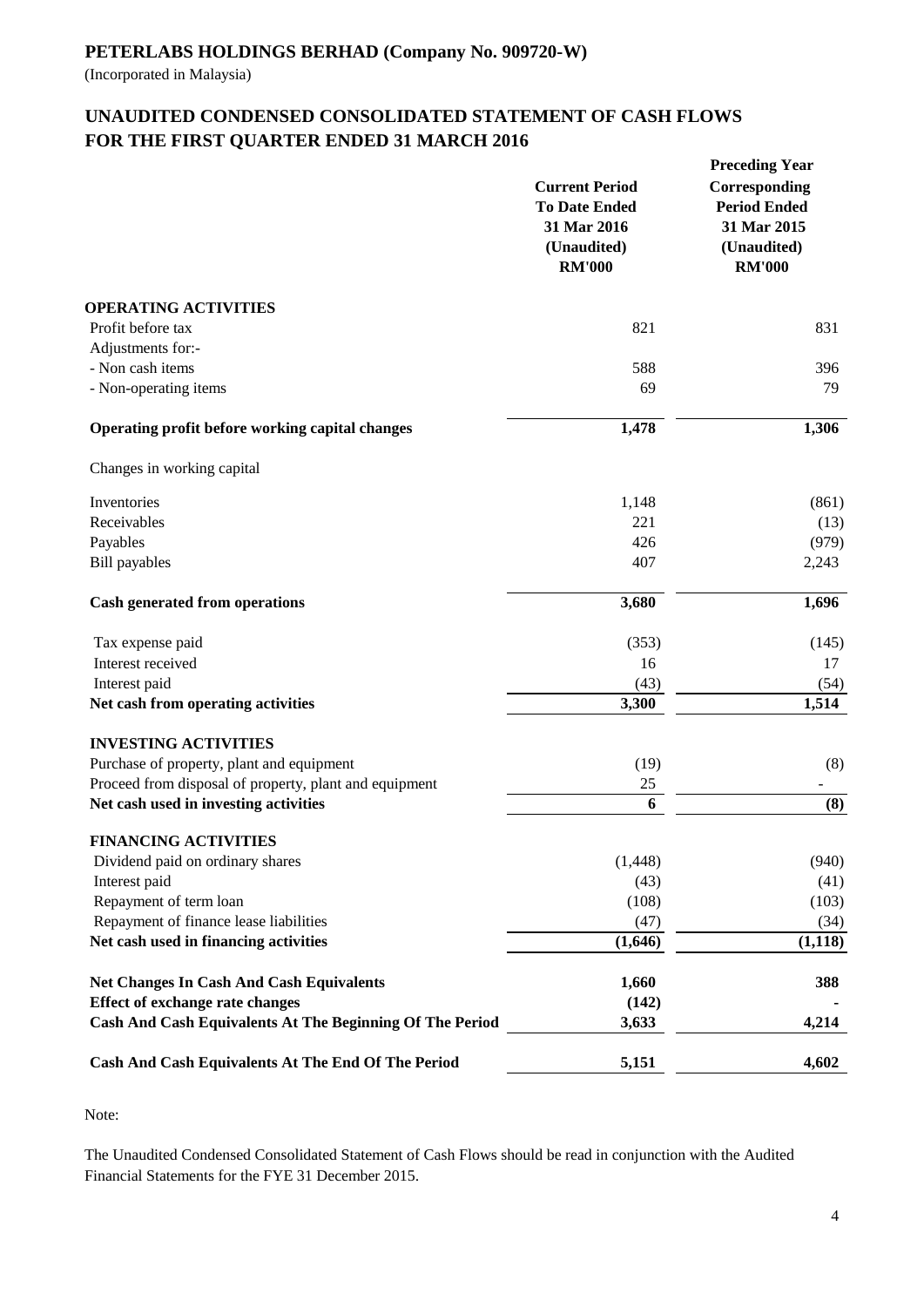# **QUARTERLY REPORT FOR THE FIRST QUARTER ENDED 31 MARCH 2016**

#### **NOTES TO THE INTERIM REPORT FOR THE FINANCIAL PERIOD ENDED 31 MARCH 2016**

# **A: EXPLANATORY NOTES PURSUANT TO THE MALAYSIAN FINANCIAL REPORTING STANDARDS 134 (MFRS 134): INTERIM FINANCIAL REPORTING**

#### **A1. Basis preparation**

The interim financial statements are unaudited and have been prepared in accordance with MFRS 134: Interim Financial Reporting and Appendix 9B of the ACE Market Listing Requirements ("ACE LR").

The interim financial statements should be read in conjunction with the Audited Financial Statements of the Group for the FYE 31 December 2015 and the accompanying explanatory notes attached to the interim financial report.

#### **A2. Significant Accounting Policies**

Significant accounting policies adopted by the Group in these interim financial statements are consistent with those of the audited financial statements for the FYE 31 December 2015.

The Group has adopted the Malaysian Financial Reporting Standards ("MFRS") framework issued by Malaysian Accounting Standards Board ("MASB") with effect from 1 January 2012. This MFRS framework was introduced by MASB in order to fully converge Malaysia's existing Financial Reporting Standards ("FRS") framework with the International Financial Reporting Standards ("IFRS") framework issued by the International Accounting Standards Board. There has been no material impact upon the adoption of the MFRS on the financial statements of the Group.

The Group has not early adopted new or revised MFRSs and IC Interpretations that are relevant and effective for accounting periods beginning on or after 1 July 2016.

The Directors anticipate that the adoption of new and revised MFRSs and IC Interpretations will have no material impact on the financial statements of the Group in the period of initial application.

## **A3. Auditors' report**

There was no qualification on the Audited Financial Statements of the Group for the FYE 31 December 2015.

#### **A4. Seasonal or cyclical factors**

The operations of the Group were not significantly affected by seasonal or cyclical factors during the current financial quarter under review and current year-to-date.

#### **A5. Items of unusual nature and amount**

There were no unusual items affecting assets, liabilities, equity, net income or cash flow of the Group during the quarter under review and current year-to-date.

# **A6. Material changes in estimates**

There were no changes in estimates that had a material effect in the current quarter and period to date results.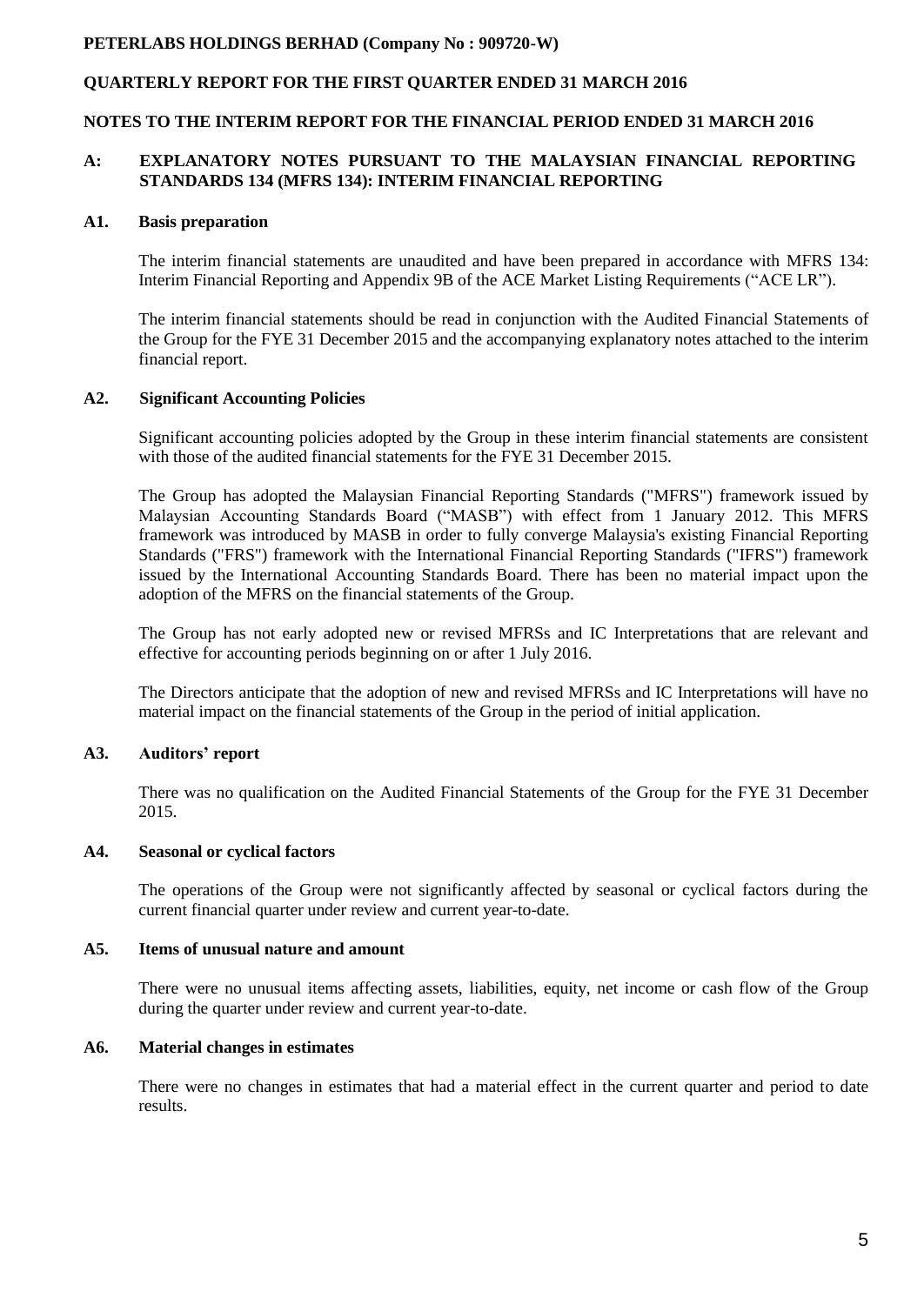# **QUARTERLY REPORT FOR THE FIRST QUARTER ENDED 31 MARCH 2016 (CONT'D)**

# **NOTES TO THE INTERIM REPORT FOR THE FINANCIAL PERIOD ENDED 31 MARCH 2016 (CONT'D)**

# **A7. Profit for the period**

Profit for the current quarter and period-to-date ended 31 March 2016 is arrived at after charging / (crediting), amongst other items, the following:

|                                          | Quarter<br><b>Ended</b>      | <b>Period To</b><br><b>Date Ended</b> |
|------------------------------------------|------------------------------|---------------------------------------|
|                                          | 31 Mar 2016<br><b>RM'000</b> | 31 Mar 2016<br><b>RM'000</b>          |
| Other income including investment income | (76)                         | (76)                                  |
| Unrealised foreign exchange loss         | 216                          | 216                                   |
| Realised foreign exchange gain           | (34)                         | (34)                                  |
| Interest expense                         | 86                           | 86                                    |
| Interest income                          | (16)                         | (16)                                  |
| Depreciation                             | 247                          | 247                                   |
| Gain on disposal of property, plant and  |                              |                                       |
| equipment written off                    | (20)                         | (20)                                  |
| Inventories written down                 | 186                          | 186                                   |
| Reversal of inventories written down     | (116)                        | (116)                                 |

## **A8. Segmental information**

The Group is organised into the following operating segments:

- a) Trading
- b) Manufacturing

| <b>Quarter</b> ended<br>31 Mar 2016 | <b>Trading</b><br><b>RM'000</b> | <b>Manufacturing</b><br><b>RM'000</b> | <b>Eliminations</b><br><b>RM'000</b> | <b>Consolidated</b><br><b>RM'000</b> |
|-------------------------------------|---------------------------------|---------------------------------------|--------------------------------------|--------------------------------------|
| <b>Revenue from</b>                 |                                 |                                       |                                      |                                      |
| External customers                  | 18,041                          | 2,017                                 |                                      | 20,058                               |
| Inter-segment revenue               | 3,153                           | 5,641                                 | (8,794)                              |                                      |
| <b>Total revenue</b>                | 21,194                          | 7,658                                 | (8,794)                              | 20,058                               |
| <b>Profit before tax</b>            | 542                             | 279                                   |                                      | 821                                  |
| Tax expense                         |                                 |                                       |                                      | (190)                                |
| Profit for the period               |                                 |                                       |                                      | 631                                  |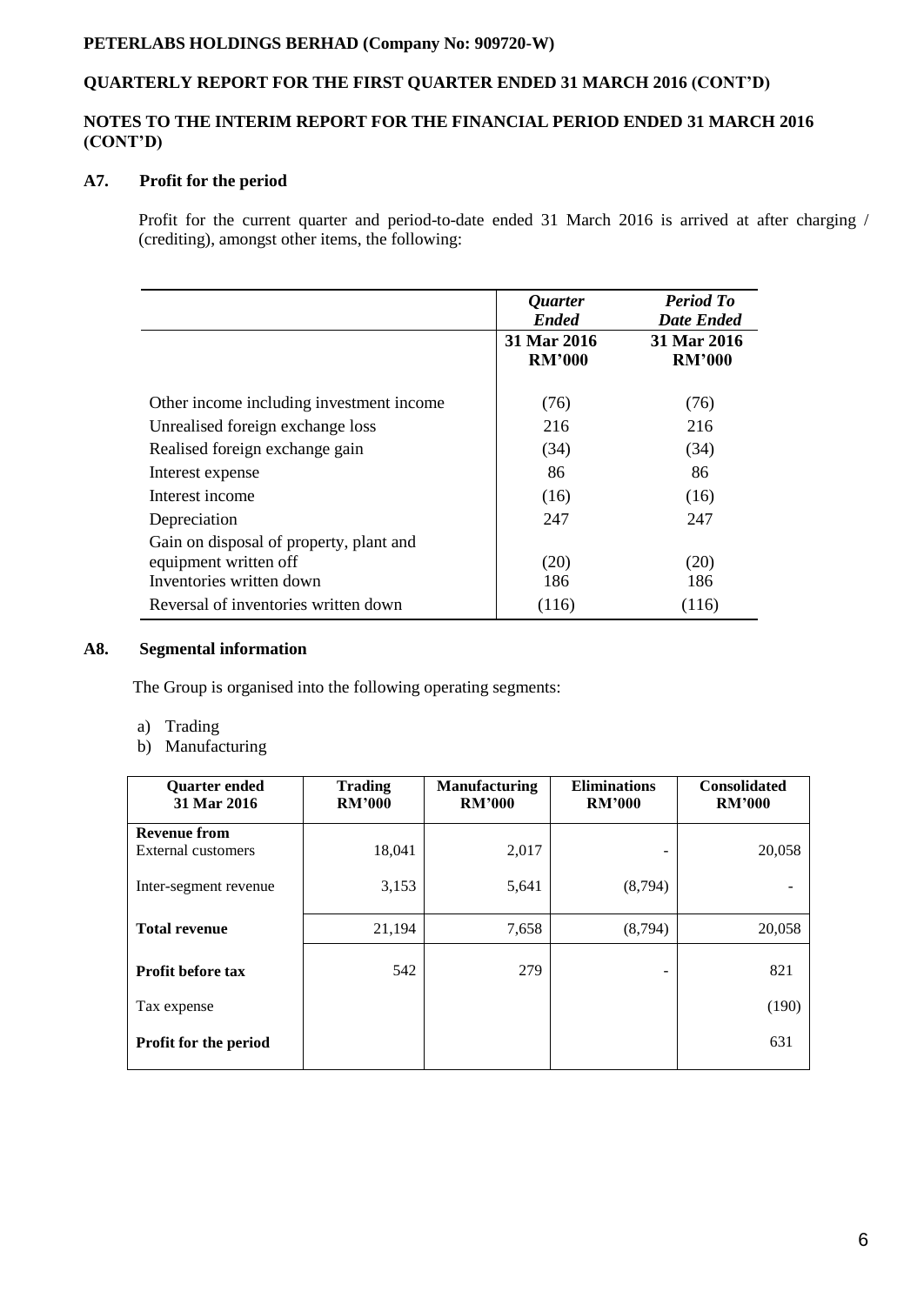# **QUARTERLY REPORT FOR THE FIRST QUARTER ENDED 31 MARCH 2016 (CONT'D)**

# **NOTES TO THE INTERIM REPORT FOR THE FINANCIAL PERIOD ENDED 31 MARCH 2016 (CONT'D)**

# **A8. Segmental information (cont'd)**

| <b>Period to Date ended</b><br>31 Mar 2016 | <b>Trading</b><br><b>RM'000</b> | <b>Manufacturing</b><br><b>RM'000</b> | <b>Eliminations</b><br><b>RM'000</b> | <b>Consolidated</b><br><b>RM'000</b> |
|--------------------------------------------|---------------------------------|---------------------------------------|--------------------------------------|--------------------------------------|
| <b>Revenue from</b><br>External customers  | 18,041                          | 2,017                                 |                                      | 20,058                               |
| Inter-segment revenue                      | 3,153                           | 5,641                                 | (8,794)                              |                                      |
| <b>Total revenue</b>                       | 21,194                          | 7,658                                 | (8,794)                              | 20,058                               |
| <b>Profit before tax</b>                   | 542                             | 279                                   | -                                    | 821                                  |
| Tax expense                                |                                 |                                       |                                      | (190)                                |
| <b>Profit for the period</b>               |                                 |                                       |                                      | 631                                  |

## **A9. Valuation of property, plant and equipment**

There was no valuation of the property, plant and equipment in the current quarter under review.

# **A10. Capital commitments**

|                                 | Group                     |                            |  |
|---------------------------------|---------------------------|----------------------------|--|
| Authorised and contracted for : | As at 31/3/2016<br>RM'000 | As at 31/12/2015<br>RM'000 |  |
| Plant & machinery<br>$\sim$     | 2,963                     | 2,963                      |  |

# **A11. Material subsequent event**

There were no material events subsequent to the end of the current financial quarter under review that have not been reflected.

# **A12. Changes in composition of the Group**

There was no change in composition of the Group for the current quarter under review.

# **A13. Contingent liabilities or contingent assets**

|                                                                                                                     | Company                   |                            |  |
|---------------------------------------------------------------------------------------------------------------------|---------------------------|----------------------------|--|
| Corporate guarantee given by the Company to financial<br>Institutions for credit facilities granted to Subsidiaries | As at 31/3/2016<br>RM'000 | As at 31/12/2015<br>RM'000 |  |
| Utilised<br>$\overline{\phantom{a}}$                                                                                | 5,403                     | 5,105                      |  |
| Limit<br>$\overline{\phantom{a}}$                                                                                   | 13,250                    | 13,250                     |  |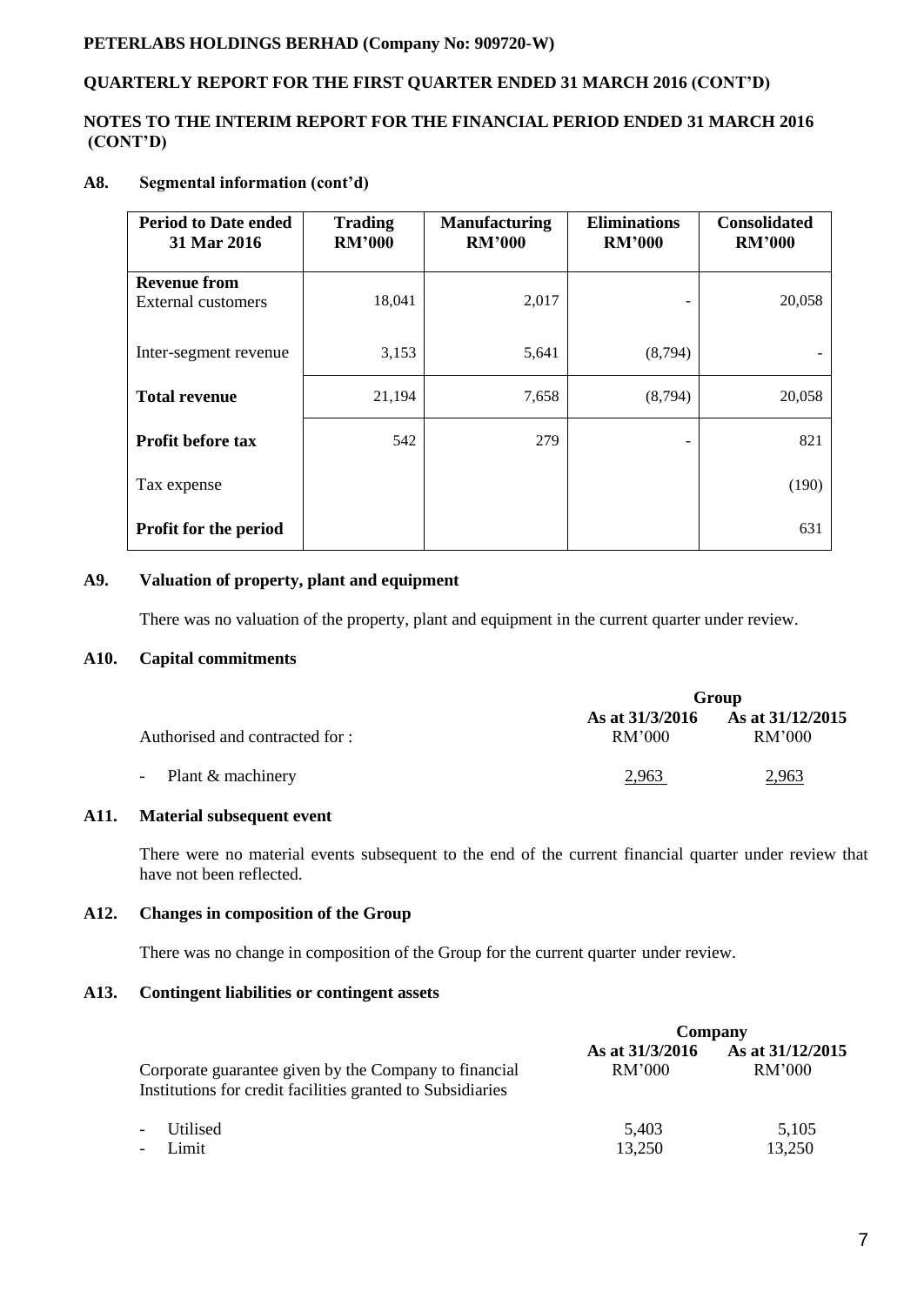# **QUARTERLY REPORT FOR THE FIRST QUARTER ENDED 31 MARCH 2016 (CONT'D)**

# **A14. Significant related party transactions**

Save as disclosed in the Audited Financial Statements for the FYE 31 December 2015, there were no other significant related party transactions for the current quarter under review.

#### **A15. Issuances, cancellations, repurchase, resale and repayment of debt and equity**

There were no issuance, cancellation, repurchase, resale and repayment of debt and equity securities for the current quarter and current year-to-date under review**.**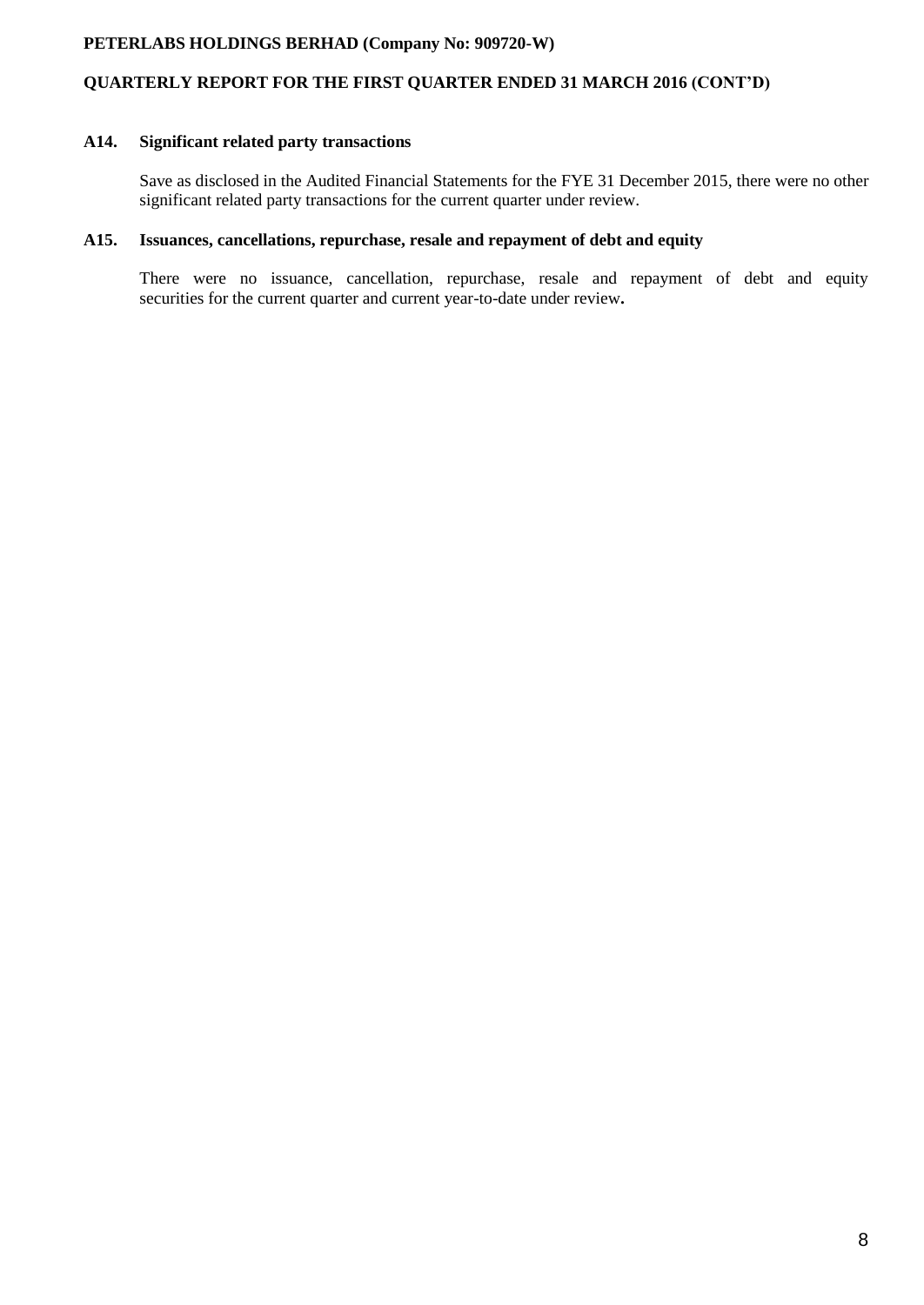# **QUARTERLY REPORT FOR THE FIRST QUARTER ENDED 31 MARCH 2016 (CONT'D)**

# **B: ADDITIONAL INFORMATION PURSUANT TO THE ACE LR**

#### **B1. Review of performance**

The Group registered RM20.058 million revenue for the current quarter which represents an increase of RM3.075 million or 18.10% as compared to the revenue of RM16.983 million in the previous period's corresponding quarter. The Group registered profit before tax of RM0.8210 million for the quarter under review which represents decrease of RM0.01 million or 1.20% as compared to the Group's profit before tax of RM0.831 million reported in the previous period's corresponding quarter. Profit before tax decrease due to declining gross margin achieved arising from currency depreciation despite of higher gross revenue achieved.

For the current quarter, trading segment registered revenue of RM18.041 million from the external customers and RM3.153 million from inter-company transaction and reported profit before tax of RM0.542 million for the quarter under review. In the previous quarter, the group achieved revenue of RM18.280 million from the external customers and RM3.812 million from inter-company transaction and reported profit before tax of RM1.146 million for the trading segment. The decrease in profit before tax for the trading segment for the current quarter was mainly due to higher operating expenses incurred in tandem with higher revenue achieved and currency depreciation.

The manufacturing segment registered revenue of RM2.017 million from the external customers and RM5.641 million from inter-company transaction and reported profit before tax of RM0.279 million for the quarter under review. In the previous quarter, the Group achieved revenue of RM1.352 million from external customers and RM6.122 million from inter-company transaction and reported profit before tax of RM0.088 million for the manufacturing segment. The significant increase in profit before tax for the manufacturing segment for the current quarter was mainly attributable to higher revenue achieved couple with lower operating expenses incurred.

# **B2. Material changes in the current quarter's results compared to the results of the immediate preceding quarter**

For the quarter under review, the Group registered increase in revenue of 2.17% from RM19.632 million to RM20.058 million and decrease in profit before tax of 33.46% from RM1.234 million to RM0.821 million as compared to preceding quarter ended 31 Dec 2015. The significant decrease in profit before tax was mainly attributable to lower gross margin achieved arising from currency depreciation as compared with previous quarter. For the current quarter, trading segment achieved revenue of RM18.041 million and profit before tax of RM0.542 million as compared to revenue of RM18.280 million and profit before tax of RM1.146 million in the previous quarter, whilst the manufacturing segment achieved revenue of RM2.017 million and reported profit before tax of RM0.279 million as compared to revenue of RM1.352 million and profit before tax of RM0.088 million in the previous quarter.

# **B3. Prospects**

As the Group moves forward into 2016, we will continue keeping a keen eye on our current projects as we seek out new opportunities to expand the business into both domestic and foreign markets. With the new plants, we look forward to developing and maintaining both our current and new markets.

In the future, the Group looks to development in expanding its range of biological products as well to obtain Good Manufacturing Practice ("GMP") Resources accreditation to achieve higher quality standards for all our products. The Group will continue to look out for opportunities to expand its business in Malaysia and overseas.

Despite the current challenging business environment, barring any unforeseen circumstances, the Board of Directors expects the performance of the Group to remain satisfactory in the future.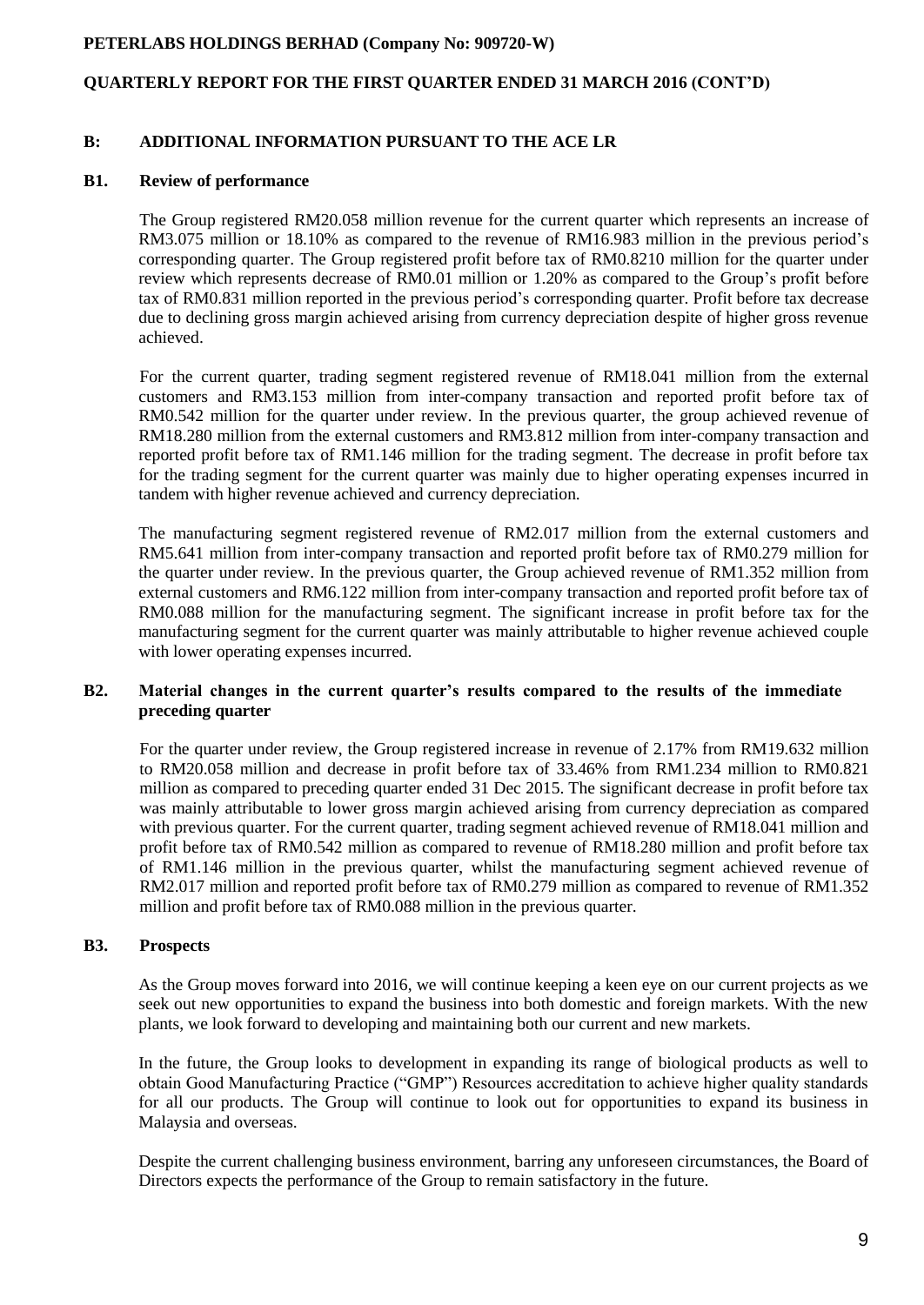# **QUARTERLY REPORT FOR THE FIRST QUARTER ENDED 31 MARCH 2016 (CONT'D)**

#### **B4. Profit forecast**

No profit forecast has been issued by the Group previously in any public document.

# **B5. Tax expense**

|                  | Current quarter ended<br>31 Mar 2016<br><b>RM'000</b> | <b>Current year to-date</b><br>31 Mar 2016<br><b>RM'000</b> |
|------------------|-------------------------------------------------------|-------------------------------------------------------------|
| Income tax       |                                                       |                                                             |
| - Current period | 190                                                   | 190                                                         |
| -Deferred Tax    |                                                       |                                                             |
|                  |                                                       |                                                             |

The Group's effective tax rate for the current quarter and current year-to-date were higher than the statutory rate due to losses incurred by subsidiaries and certain expenses which were not deductible for tax purposes.

#### **B6. Profit from sale of unquoted investments and/or properties**

There was no disposal of unquoted investments or properties for the current quarter under review.

## **B7. Quoted securities**

There was no acquisition and/or disposal of quoted securities for the current quarter under review.

B8. (a) Status of corporate proposals

On 27 April 2016 and 28 April 2016, RHB Investment Bank Berhad had, on behalf of the Board, announced that the Company proposes to undertake a special Bumiputera issue by topping up the difference between the prescribed equity requirement of 12.50% of the Company enlarged issued and paid-up share capital and the percentage of equity interest which had been allocated to its Bumiputera investors via public balloting when the Company was listed on 26 July 2011 for the purposes of complying with the Bumiputera equity condition which was imposed by the Securities Commission Malaysia (Equity Compliance Unit) ("SC(ECU)") via its approval letter dated 22 December 2010 for the Company initial public offering ("Proposed Special Bumiputera Issue"). The following applications have been submitted to the authorities in relation to the Proposed Special Bumiputera Issue:

(i) an application to the SC(ECU) to comply with the Bumiputera equity requirement; and (ii) an application to the Ministry of International Trade and Industry for the identification of the Bumiputera investors.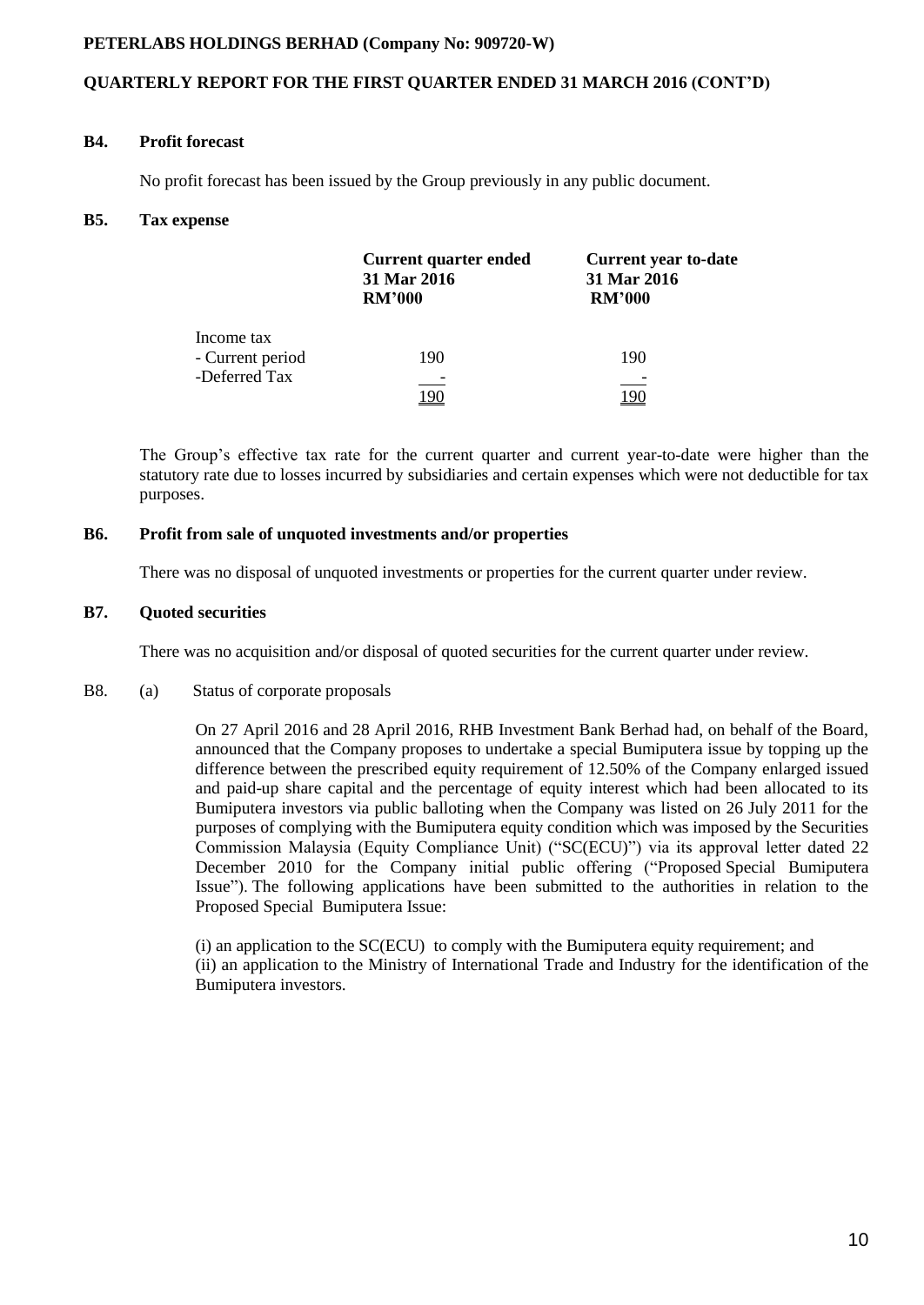# **QUARTERLY REPORT FOR THE FIRST QUARTER ENDED 31 MARCH 2016 (CONT'D)**

# **(b) Status of utilisation of proceeds of Private Placement**

The gross proceeds of RM3.666 million from the private placement exercise which was completed on 14 July 2015 have been utilised in the following manner:

|      |                                      | <b>Proposed</b><br>utilisation | Actual<br>utilisation as at<br>31.03.2016 |               | <b>Balance to be</b><br>utilised | <b>Reasons</b><br>for<br>deviation |
|------|--------------------------------------|--------------------------------|-------------------------------------------|---------------|----------------------------------|------------------------------------|
|      | <b>Purposes</b>                      | <b>RM'000</b>                  | <b>RM'000</b>                             | <b>RM'000</b> | $\frac{0}{0}$                    |                                    |
| (i)  | <b>Working capital</b>               | 3,566                          | 3,577                                     | 11            | 0.31%                            | $\left(1\right)$                   |
| (ii) | <b>Estimated listing</b><br>expenses | 100                            | 89                                        | (11)          | $(11.00\%)$                      | (2)                                |
|      |                                      | 3,666                          | 3,666                                     |               | 0.00%                            |                                    |

Notes:

- (1) The approved time frame for utilisation is within twelve (12) months from the date of listing i.e. by 13 July 2016.
- (2) The actual amount utilised to defray expenses was lower than the estimated expenses. The difference of RM11,000 shall be adjusted to be allocated for working capital.

# **B9. Group borrowings and debts securities**

The Group's borrowings as at 31 Mar 2015 were as follows:

|                               | <b>Secured</b><br><b>RM'000</b> | <b>Unsecured</b><br><b>RM'000</b> | <b>Total</b><br><b>RM'000</b> |
|-------------------------------|---------------------------------|-----------------------------------|-------------------------------|
| <b>Short term borrowings:</b> |                                 |                                   |                               |
| Finance lease liabilities     | -                               | 363                               | 363                           |
| <b>Bank borrowings</b>        | 3,357                           |                                   | 3,357                         |
| Total                         | 3,357                           | 363                               | 3,720                         |
|                               | <b>Secured</b><br><b>RM'000</b> | <b>Unsecured</b><br><b>RM'000</b> | <b>Total</b><br><b>RM'000</b> |
| Long term borrowings:         |                                 |                                   |                               |
| Finance lease liabilities     |                                 | 556                               | 556                           |
| <b>Bank borrowings</b>        | 2,046                           |                                   | 2,046                         |
| Total                         | 2,046                           | 556                               | 2,602                         |

All the Group's borrowings are denominated in Ringgit Malaysia.

# **B10. Off balance sheet financial instruments**

The Group does not have any financial instruments with off-balance sheet risk as at the date of this quarterly report.

# **B11. Material litigation**

As at the date of this announcement, neither the Company nor any of its subsidiary companies is engaged in any material litigation and/or arbitration either as plaintiff or defendant, which has a material effect on the financial position of the Company or its subsidiary companies and the Directors are not aware of any proceedings pending or threatened or of any facts likely to give rise to any proceedings which might materially and adversely affect the financial position or business of the Company or its subsidiary companies.